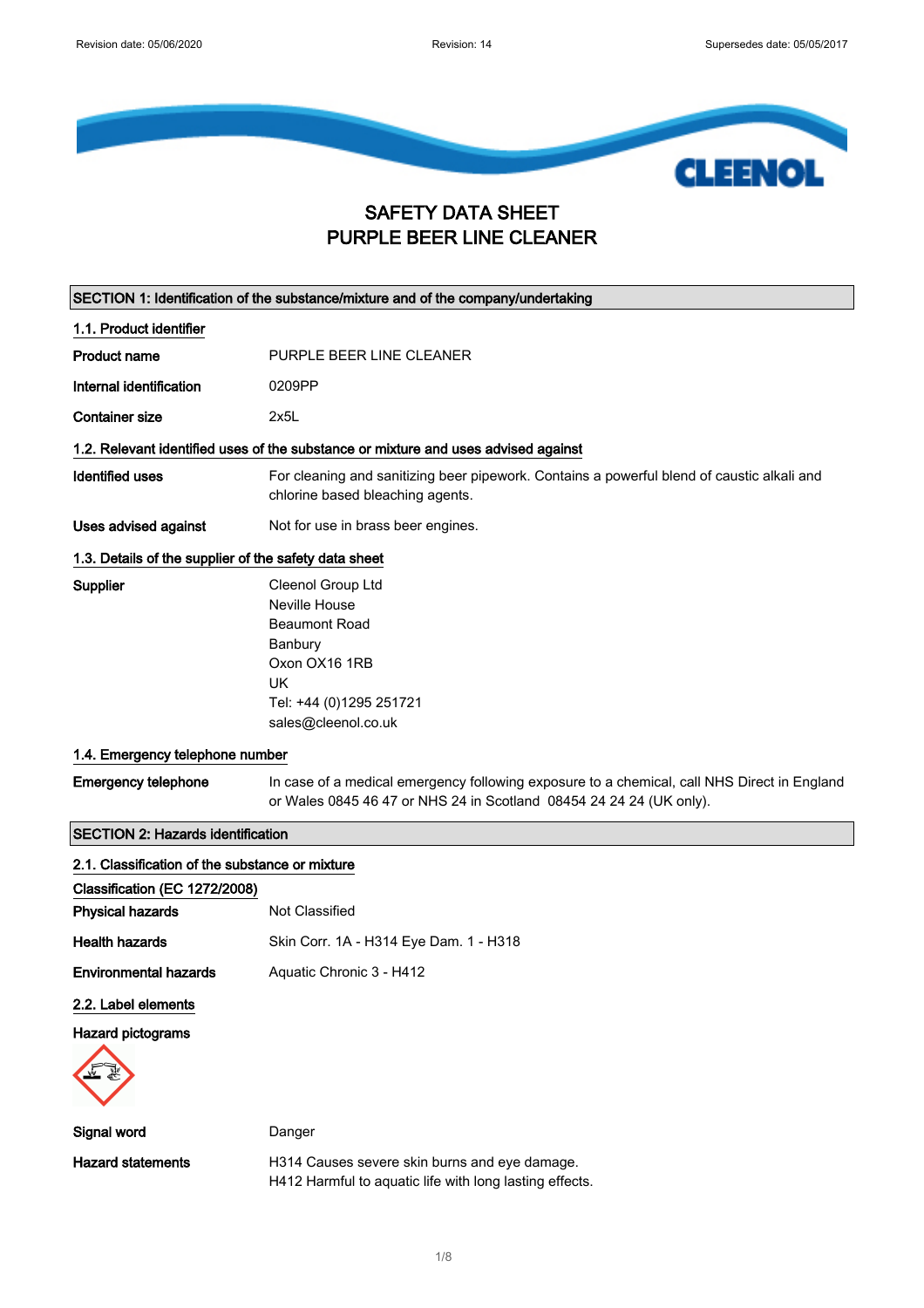| <b>Precautionary statements</b> | P260 Do not breathe vapour/ spray.                                                   |
|---------------------------------|--------------------------------------------------------------------------------------|
|                                 | P264 Wash contaminated skin thoroughly after handling.                               |
|                                 | P273 Avoid release to the environment.                                               |
|                                 | P280 Wear protective gloves/ protective clothing/ eye protection/ face protection.   |
|                                 | P301+P330+P331 IF SWALLOWED: Rinse mouth. Do NOT induce vomiting.                    |
|                                 | P303+P361+P353 IF ON SKIN (or hair): Take off immediately all contaminated clothing. |
|                                 | Rinse skin with water or shower.                                                     |
|                                 | P304+P340 IF INHALED: Remove person to fresh air and keep comfortable for breathing. |
|                                 | P305+P351+P338 IF IN EYES: Rinse cautiously with water for several minutes. Remove   |
|                                 | contact lenses, if present and easy to do. Continue rinsing.                         |
|                                 | P310 Immediately call a POISON CENTER/ doctor.                                       |
|                                 | P321 Specific treatment (see medical advice on this label).                          |
|                                 | P363 Wash contaminated clothing before reuse.                                        |
|                                 | P405 Store locked up.                                                                |
|                                 | P501 Dispose of contents/ container in accordance with national regulations.         |
| $C$ ontoino                     | CODILIM HYDDOVIDE CODILIM HYDOCHI ODITE COLLITIONI<br>$0/$ $C1$ $A$ $C$ $T1$ $C$     |

**Contains SODIUM HYDROXIDE, SODIUM HYPOCHLORITE, SOLUTION ... % CI ACTIVE** 

2.3. Other hazards

SECTION 3: Composition/information on ingredients

#### 3.2. Mixtures

| <b>SODIUM HYDROXIDE</b>                                                                                          |                           |                                                      | $5 - 10%$ |
|------------------------------------------------------------------------------------------------------------------|---------------------------|------------------------------------------------------|-----------|
| CAS number: 1310-73-2                                                                                            | EC number: 215-185-5      | REACH registration number: 01-<br>2119457892-27-XXXX |           |
| Classification<br>Skin Corr. 1A - H314<br>Eye Dam. 1 - H318                                                      |                           |                                                      |           |
| SODIUM HYPOCHLORITE, SOLUTION  % CI ACTIVE                                                                       |                           |                                                      | $1 - 5%$  |
| CAS number: 7681-52-9                                                                                            | EC number: 231-668-3      | REACH registration number: 01-<br>2119488154-34-XXXX |           |
| M factor (Acute) = $10$                                                                                          |                           |                                                      |           |
| Classification<br>Skin Corr. 1B - H314<br>Eye Dam. 1 - H318<br>Aquatic Acute 1 - H400                            |                           |                                                      |           |
| POTASSIUM PERMANGANATE                                                                                           |                           |                                                      | 1%        |
| CAS number: 7722-64-7                                                                                            | EC number: 231-760-3      | REACH registration number: 01-<br>2119480139-34-XXXX |           |
| M factor (Acute) = $10$                                                                                          | M factor (Chronic) = $10$ |                                                      |           |
| Classification<br>Ox. Sol. 2 - H272<br>Acute Tox. 4 - H302<br>Aquatic Acute 1 - H400<br>Aquatic Chronic 1 - H410 |                           |                                                      |           |

The full text for all hazard statements is displayed in Section 16.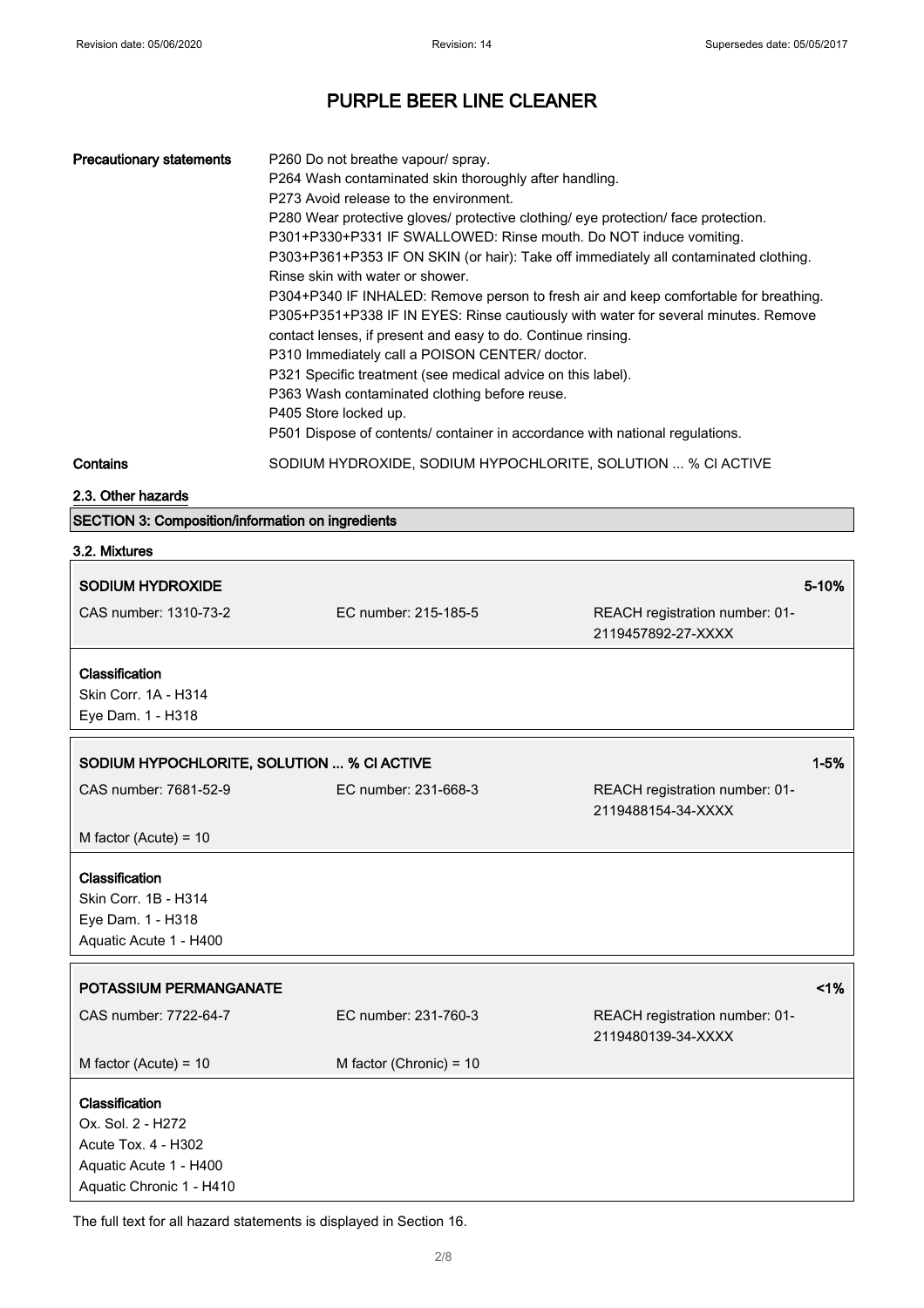#### SECTION 4: First aid measures

| 4.1. Description of first aid measures                     |                                                                                                                                                                                                             |  |
|------------------------------------------------------------|-------------------------------------------------------------------------------------------------------------------------------------------------------------------------------------------------------------|--|
| Inhalation                                                 | Move affected person to fresh air at once. Get medical attention if symptoms are severe or<br>persist.                                                                                                      |  |
| Ingestion                                                  | Do not induce vomiting. Rinse mouth thoroughly with water. Give plenty of water to drink.<br>Keep affected person under observation. Get medical attention if any discomfort continues.                     |  |
| <b>Skin contact</b>                                        | Remove contaminated clothing. Rinse immediately with plenty of water. Get medical attention<br>if irritation persists after washing.                                                                        |  |
| Eye contact                                                | Rinse immediately with plenty of water. Remove any contact lenses and open eyelids wide<br>apart. Continue to rinse for at least 15 minutes. Get medical attention if irritation persists after<br>washing. |  |
|                                                            | 4.2. Most important symptoms and effects, both acute and delayed                                                                                                                                            |  |
| Inhalation                                                 | The product is not believed to present a hazard due to its physical nature. Prolonged or<br>repeated exposure may cause the following adverse effects: Irritation.                                          |  |
| Ingestion                                                  | Corrosive. May cause chemical burns in mouth, oesophagus and stomach. May cause<br>stomach pain or vomiting.                                                                                                |  |
| <b>Skin contact</b>                                        | Causes severe burns. Prolonged contact causes serious tissue damage.                                                                                                                                        |  |
| Eye contact                                                | Corrosive. May cause serious eye damage.                                                                                                                                                                    |  |
|                                                            | 4.3. Indication of any immediate medical attention and special treatment needed                                                                                                                             |  |
| Notes for the doctor                                       | No specific recommendations.                                                                                                                                                                                |  |
| <b>Specific treatments</b>                                 | Treat symptomatically.                                                                                                                                                                                      |  |
| <b>SECTION 5: Firefighting measures</b>                    |                                                                                                                                                                                                             |  |
|                                                            |                                                                                                                                                                                                             |  |
| 5.1. Extinguishing media                                   |                                                                                                                                                                                                             |  |
| Suitable extinguishing media                               | The product is not flammable. Use foam, carbon dioxide or dry powder to extinguish.                                                                                                                         |  |
| Unsuitable extinguishing<br>media                          | Do not use water jet as an extinguisher, as this will spread the fire.                                                                                                                                      |  |
| 5.2. Special hazards arising from the substance or mixture |                                                                                                                                                                                                             |  |
| Specific hazards                                           | Toxic gases or vapours.                                                                                                                                                                                     |  |
| <b>Hazardous combustion</b><br>products                    | Thermal decomposition or combustion products may include the following substances: Toxic<br>gases or vapours. Chlorine. Hydrogen chloride (HCl). Oxides of carbon.                                          |  |
| 5.3. Advice for firefighters                               |                                                                                                                                                                                                             |  |
| Protective actions during<br>firefighting                  | Control run-off water by containing and keeping it out of sewers and watercourses.                                                                                                                          |  |
| Special protective equipment<br>for firefighters           | Wear positive-pressure self-contained breathing apparatus (SCBA) and appropriate protective<br>clothing.                                                                                                    |  |
| <b>SECTION 6: Accidental release measures</b>              |                                                                                                                                                                                                             |  |
|                                                            | 6.1. Personal precautions, protective equipment and emergency procedures                                                                                                                                    |  |

### 6.2. Environmental precautions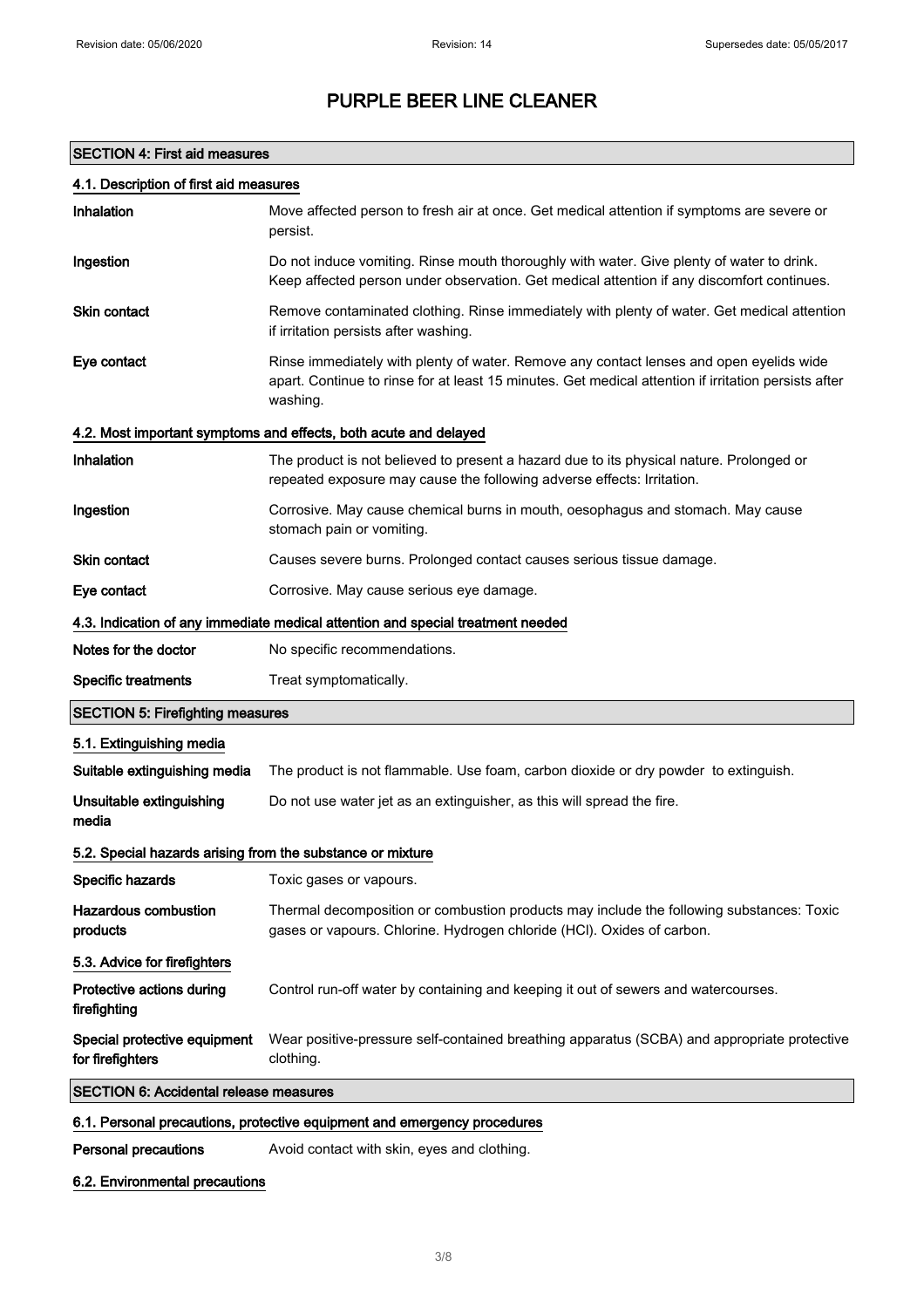Environmental precautions Collect and place in suitable waste disposal containers and seal securely. Do not discharge into drains or watercourses or onto the ground.

#### 6.3. Methods and material for containment and cleaning up

Methods for cleaning up Stop leak if safe to do so. Flush away spillage with plenty of water. Absorb spillage with noncombustible, absorbent material. Avoid the spillage or runoff entering drains, sewers or watercourses. Absorb in vermiculite, dry sand or earth and place into containers. Do not use sawdust or other combustible material. Provide adequate ventilation. Flush contaminated area with plenty of water.

#### 6.4. Reference to other sections

 $\Gamma$ 

Reference to other sections For personal protection, see Section 8. For waste disposal, see Section 13.

| <b>SECTION 7: Handling and storage</b>                  |                                                                                                                                                                                                                                                                                                        |
|---------------------------------------------------------|--------------------------------------------------------------------------------------------------------------------------------------------------------------------------------------------------------------------------------------------------------------------------------------------------------|
| 7.1. Precautions for safe handling                      |                                                                                                                                                                                                                                                                                                        |
| Usage precautions                                       | Wear protective clothing as described in Section 8 of this safety data sheet. Avoid contact with<br>skin, eyes and clothing. Avoid inhalation of vapours and spray/mists. Do not mix with acid.                                                                                                        |
| Advice on general<br>occupational hygiene               | Good personal hygiene procedures should be implemented. Do not eat or drink while using<br>this product. Provide eyewash station. Wash promptly with soap and water if skin becomes<br>contaminated. Wash contaminated clothing before reuse. Use appropriate skin cream to<br>prevent drying of skin. |
|                                                         | 7.2. Conditions for safe storage, including any incompatibilities                                                                                                                                                                                                                                      |
| Storage precautions                                     | Store in tightly-closed, original container in a dry, cool and well-ventilated place. Protect from<br>light. Store away from the following materials: Acids. Store at temperatures between 5°C and<br>25°C. Keep out of the reach of children.                                                         |
| 7.3. Specific end use(s)                                |                                                                                                                                                                                                                                                                                                        |
| Specific end use(s)                                     | The identified uses for this product are detailed in Section 1.2. Refer to Product Use Guide<br>(PUG) for further information.                                                                                                                                                                         |
| <b>SECTION 8: Exposure controls/Personal protection</b> |                                                                                                                                                                                                                                                                                                        |

#### 8.1. Control parameters

#### Occupational exposure limits

#### SODIUM HYDROXIDE

Short-term exposure limit (15-minute): WEL 2 mg/m<sup>3</sup> WEL = Workplace Exposure Limit.

#### 8.2. Exposure controls

#### Protective equipment



#### Appropriate engineering controls

Eye/face protection Eyewear complying with an approved standard should be worn if a risk assessment indicates eye contact is possible. Unless the assessment indicates a higher degree of protection is required, the following protection should be worn: Tight-fitting safety glasses. Personal protective equipment for eye and face protection should comply with European Standard EN166.

Provide adequate ventilation.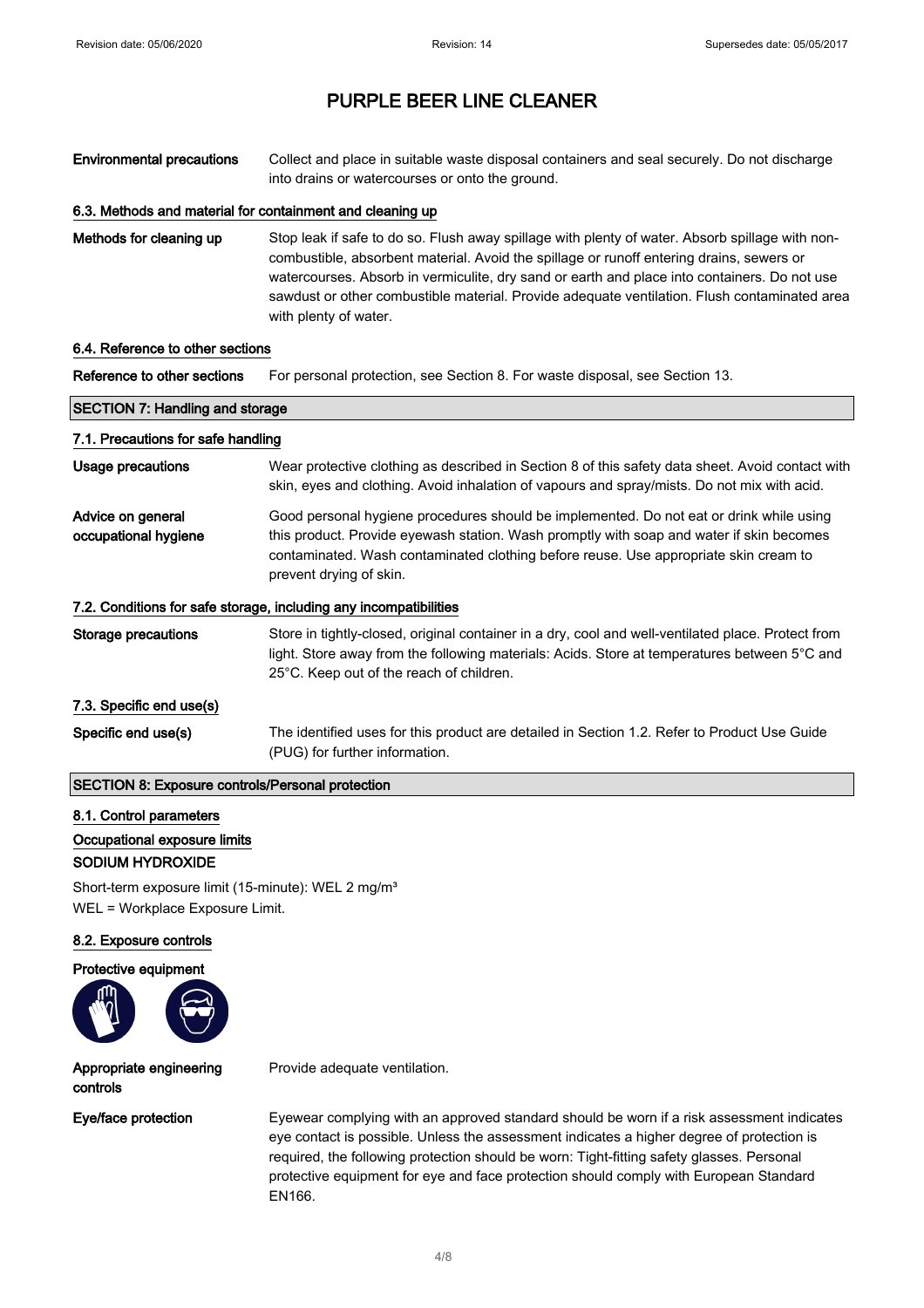| Hand protection                                    | Chemical-resistant, impervious gloves complying with an approved standard should be worn if<br>a risk assessment indicates skin contact is possible. It is recommended that gloves are made<br>of the following material: Polyvinyl chloride (PVC). Rubber (natural, latex). To protect hands<br>from chemicals, gloves should comply with European Standard EN374. |
|----------------------------------------------------|---------------------------------------------------------------------------------------------------------------------------------------------------------------------------------------------------------------------------------------------------------------------------------------------------------------------------------------------------------------------|
| Other skin and body<br>protection                  | Wear appropriate clothing to prevent any possibility of liquid contact and repeated or<br>prolonged vapour contact.                                                                                                                                                                                                                                                 |
| Hygiene measures                                   | Good personal hygiene procedures should be implemented. Wash hands and any other<br>contaminated areas of the body with soap and water before leaving the work site. Use<br>appropriate skin cream to prevent drying of skin.                                                                                                                                       |
| <b>Respiratory protection</b>                      | Respiratory protection not required.                                                                                                                                                                                                                                                                                                                                |
| <b>SECTION 9: Physical and chemical properties</b> |                                                                                                                                                                                                                                                                                                                                                                     |

# 9.1. Information on basic physical and chemical properties

| Appearance                                  | Clear liquid.                                                                                                                                                                                       |
|---------------------------------------------|-----------------------------------------------------------------------------------------------------------------------------------------------------------------------------------------------------|
| Colour                                      | Purple.                                                                                                                                                                                             |
| Odour                                       | Chlorine.                                                                                                                                                                                           |
| pH                                          | pH (concentrated solution): > 13                                                                                                                                                                    |
| Flash point                                 | Not applicable.                                                                                                                                                                                     |
| <b>Relative density</b>                     | 1.11 - 1.13 @ 20°C                                                                                                                                                                                  |
| Solubility(ies)                             | Soluble in water.                                                                                                                                                                                   |
| Auto-ignition temperature                   | Not applicable.                                                                                                                                                                                     |
| <b>Decomposition Temperature</b>            | Not determined.                                                                                                                                                                                     |
| Viscosity                                   | Non-viscous.                                                                                                                                                                                        |
| <b>Explosive properties</b>                 | Not applicable.                                                                                                                                                                                     |
| <b>Oxidising properties</b>                 | Does not meet the criteria for classification as oxidising.                                                                                                                                         |
| 9.2. Other information                      |                                                                                                                                                                                                     |
| Refractive index                            | $18 - 20$                                                                                                                                                                                           |
| Volatile organic compound                   | This product contains a maximum VOC content of <1 %.                                                                                                                                                |
| <b>SECTION 10: Stability and reactivity</b> |                                                                                                                                                                                                     |
| 10.1. Reactivity                            |                                                                                                                                                                                                     |
| Reactivity                                  | The reactivity data for this product will be typical of those for the following class of materials:<br>Acids. Alkalis. Oxidising materials.                                                         |
| 10.2. Chemical stability                    |                                                                                                                                                                                                     |
| <b>Stability</b>                            | Decomposes over time. Factors that increase the rate of decomposition: elevated<br>temperature, certain metallic impurities, high initial concentration, fall in pH below 11,<br>exposure to light. |
| 10.3. Possibility of hazardous reactions    |                                                                                                                                                                                                     |
| Possibility of hazardous<br>reactions       | Contact with acids liberates toxic gas.                                                                                                                                                             |
| 10.4. Conditions to avoid                   |                                                                                                                                                                                                     |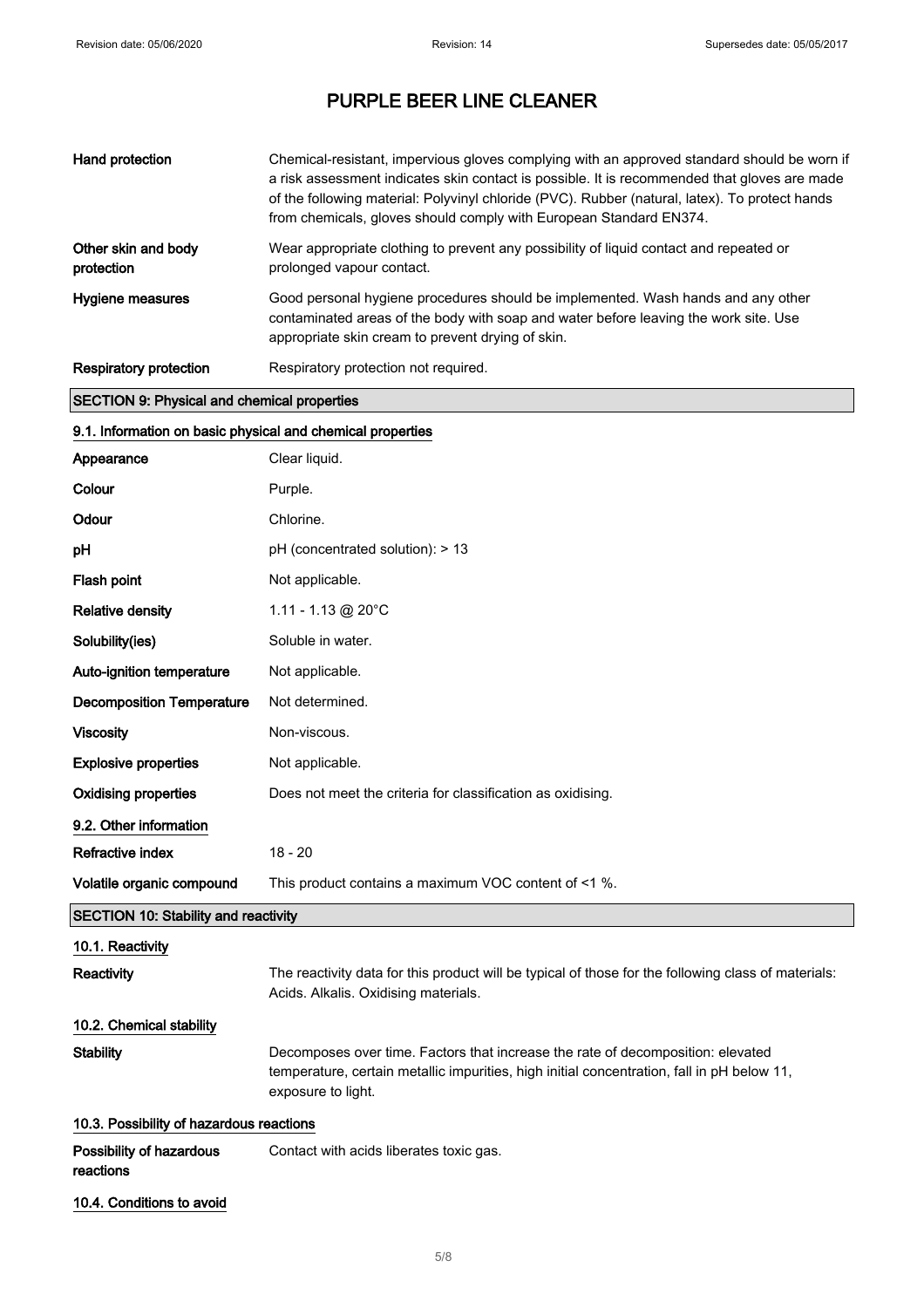| <b>Conditions to avoid</b>                   | Avoid exposure to high temperatures or direct sunlight.                                                                                                |
|----------------------------------------------|--------------------------------------------------------------------------------------------------------------------------------------------------------|
| 10.5. Incompatible materials                 |                                                                                                                                                        |
| <b>Materials to avoid</b>                    | Acids. Ammonia. Some metals (nickel, iron, copper).                                                                                                    |
| 10.6. Hazardous decomposition products       |                                                                                                                                                        |
| Hazardous decomposition<br>products          | Chlorine. Hydrogen chloride (HCl). Oxides of chlorine. Hypochlorous acid. Sodium chlorate.                                                             |
| <b>SECTION 11: Toxicological information</b> |                                                                                                                                                        |
| 11.1. Information on toxicological effects   |                                                                                                                                                        |
| <b>SECTION 12: Ecological information</b>    |                                                                                                                                                        |
| Ecotoxicity                                  | The product contains a substance which is very toxic to aquatic organisms and which may<br>cause long-term adverse effects in the aquatic environment. |
| 12.1. Toxicity                               |                                                                                                                                                        |
| 12.2. Persistence and degradability          |                                                                                                                                                        |
|                                              | Persistence and degradability The product contains inorganic substances which are not biodegradable.                                                   |
| 12.3. Bioaccumulative potential              |                                                                                                                                                        |
| <b>Bioaccumulative potential</b>             | No data available on bioaccumulation.                                                                                                                  |
| 12.4. Mobility in soil                       |                                                                                                                                                        |
| <b>Mobility</b>                              | The product is water-soluble and may spread in water systems.                                                                                          |
| 12.5. Results of PBT and vPvB assessment     |                                                                                                                                                        |
| 12.6. Other adverse effects                  |                                                                                                                                                        |
| <b>SECTION 13: Disposal considerations</b>   |                                                                                                                                                        |
| 13.1. Waste treatment methods                |                                                                                                                                                        |
| <b>General information</b>                   | When handling waste, the safety precautions applying to handling of the product should be<br>considered.                                               |
| <b>Disposal methods</b>                      | Dispose of waste product or used containers in accordance with local regulations                                                                       |
| <b>SECTION 14: Transport information</b>     |                                                                                                                                                        |
| 14.1. UN number                              |                                                                                                                                                        |
| UN No. (ADR/RID)                             | 1760                                                                                                                                                   |
| UN No. (IMDG)                                | 1760                                                                                                                                                   |
| UN No. (ICAO)                                | 1760                                                                                                                                                   |
| UN No. (ADN)                                 | 1760                                                                                                                                                   |
| 14.2. UN proper shipping name                |                                                                                                                                                        |
| Proper shipping name<br>(ADR/RID)            | CORROSIVE LIQUID, N.O.S. (SODIUM HYDROXIDE)                                                                                                            |
|                                              | Proper shipping name (IMDG) CORROSIVE LIQUID, N.O.S. (SODIUM HYDROXIDE)                                                                                |
|                                              | Proper shipping name (ICAO) CORROSIVE LIQUID, N.O.S. (SODIUM HYDROXIDE)                                                                                |
| Proper shipping name (ADN)                   | CORROSIVE LIQUID, N.O.S. (SODIUM HYDROXIDE)                                                                                                            |
| 14.3. Transport hazard class(es)             |                                                                                                                                                        |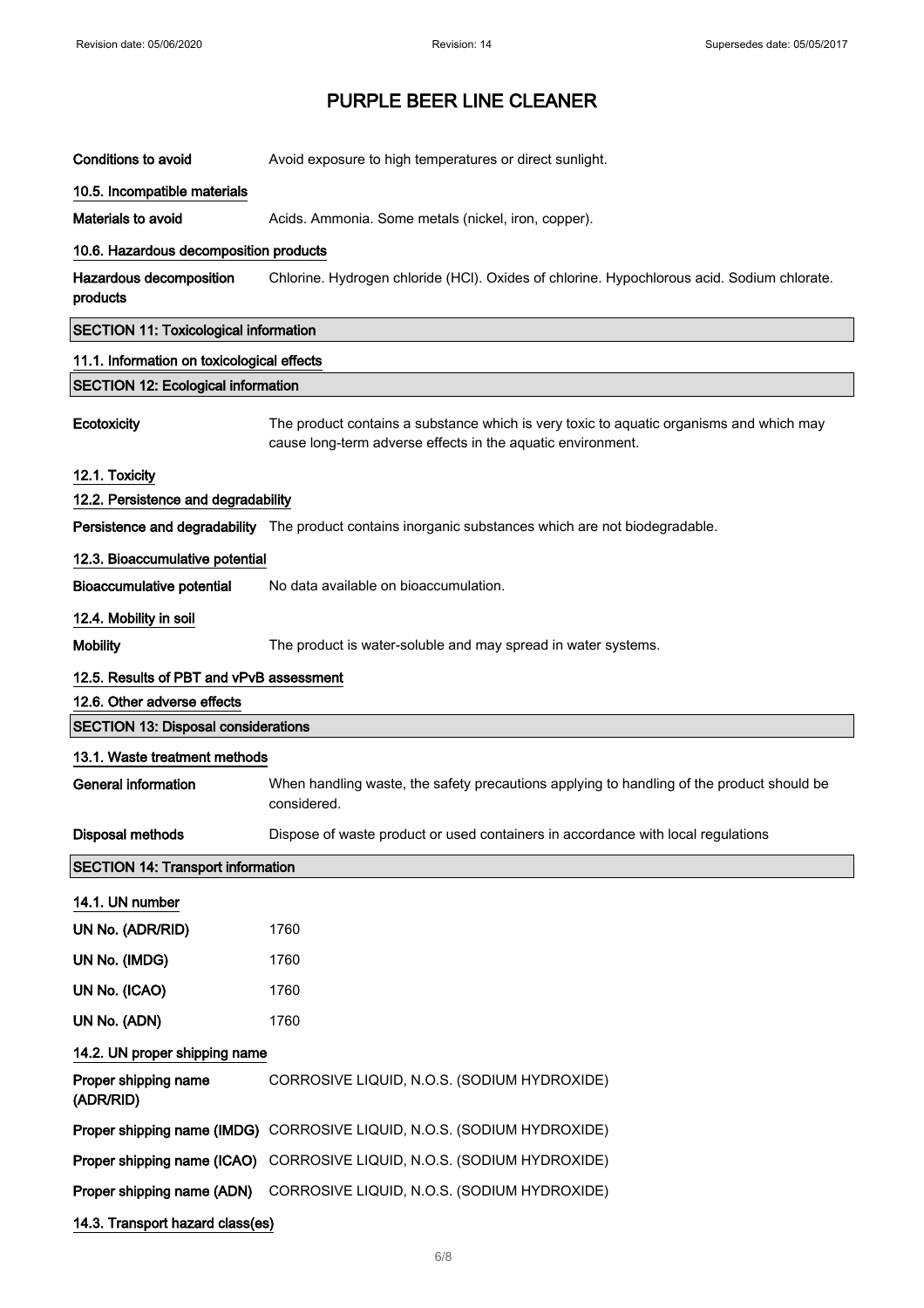| <b>ADR/RID class</b>        | 8  |
|-----------------------------|----|
| ADR/RID classification code | C9 |
| <b>ADR/RID label</b>        | 8  |
| <b>IMDG class</b>           | 8  |
| ICAO class/division         | 8  |
| <b>ADN class</b>            | 8  |
| <b>Transport labels</b>     |    |



#### 14.4. Packing group

| ADR/RID packing group     | Ш |
|---------------------------|---|
| <b>IMDG packing group</b> | Ш |
| ICAO packing group        | Ш |
| ADN packing group         | Ш |
|                           |   |

#### 14.5. Environmental hazards

Environmentally hazardous substance/marine pollutant



| 14.6. Special precautions for user               |            |
|--------------------------------------------------|------------|
| <b>EmS</b>                                       | $F-A. S-B$ |
| ADR transport category                           | 3          |
| <b>Emergency Action Code</b>                     | 2Χ         |
| <b>Hazard Identification Number</b><br>(ADR/RID) | 80         |
| Tunnel restriction code                          | (E)        |

#### 14.7. Transport in bulk according to Annex II of MARPOL and the IBC Code

Transport in bulk according to Not applicable. Annex II of MARPOL 73/78 and the IBC Code

#### SECTION 15: Regulatory information

#### 15.1. Safety, health and environmental regulations/legislation specific for the substance or mixture

National regulations The Control of Substances Hazardous to Health Regulations 2002 (SI 2002 No. 2677) (as amended).